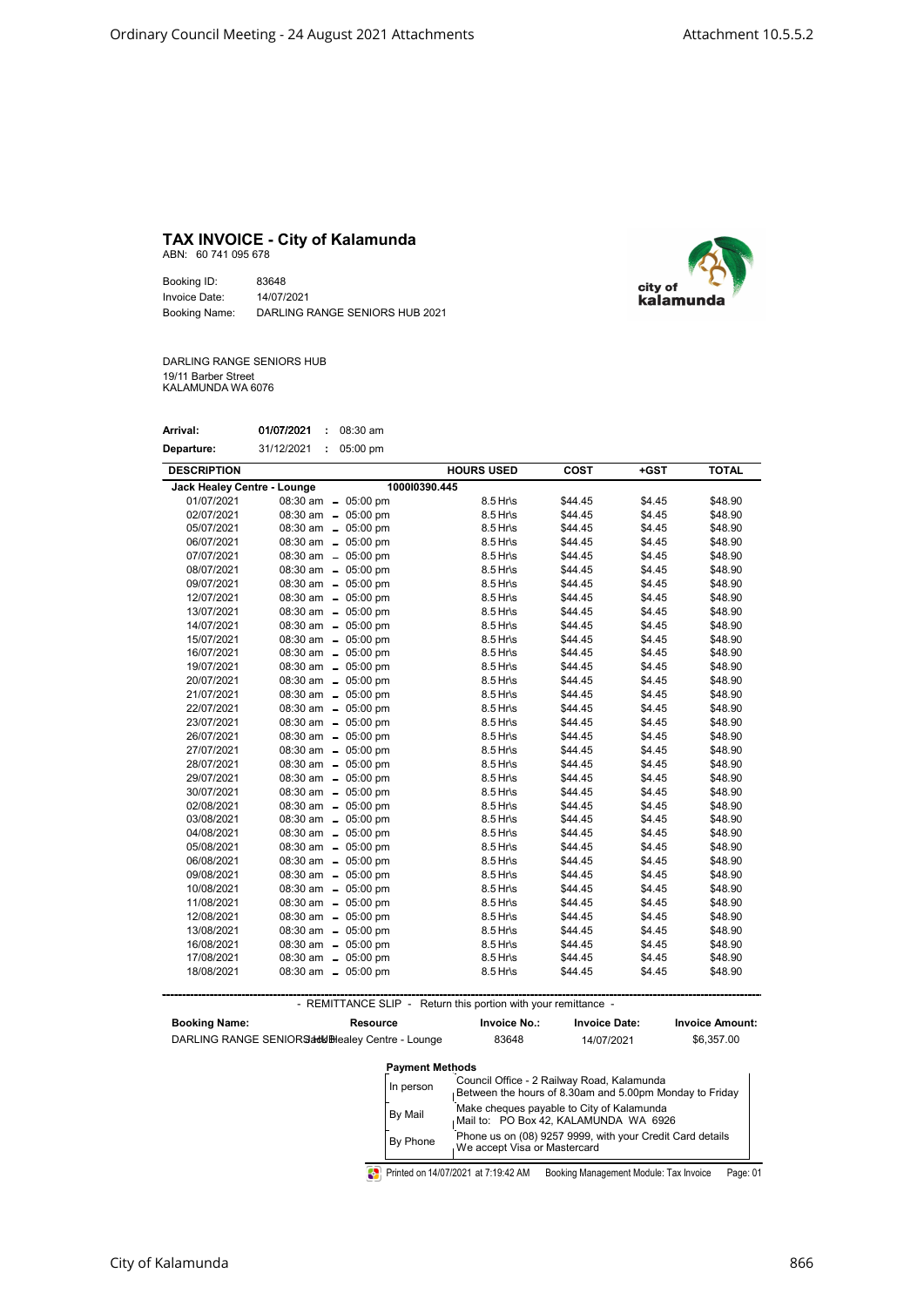| Jack Healey Centre - Lounge |                                            | 100010390.445 |                        |                    |                  |                    |
|-----------------------------|--------------------------------------------|---------------|------------------------|--------------------|------------------|--------------------|
| 19/08/2021                  | 08:30 am - 05:00 pm                        |               | 8.5 Hr\s               | \$44.45            | \$4.45           | \$48.90            |
| 20/08/2021                  | 08:30 am - 05:00 pm                        |               | 8.5 Hr\s               | \$44.45            | \$4.45           | \$48.90            |
| 23/08/2021                  | 08:30 am - 05:00 pm                        |               | 8.5 Hr\s               | \$44.45            | \$4.45           | \$48.90            |
| 24/08/2021                  | 08:30 am - 05:00 pm                        |               | 8.5 Hr\s               | \$44.45            | \$4.45           | \$48.90            |
| 25/08/2021                  | 08:30 am - 05:00 pm                        |               | 8.5 Hr\s               | \$44.45            | \$4.45           | \$48.90            |
| 26/08/2021                  | 08:30 am - 05:00 pm                        |               | 8.5 Hr\s               | \$44.45            | \$4.45           | \$48.90            |
| 27/08/2021                  | 08:30 am - 05:00 pm                        |               | 8.5 Hr\s               | \$44.45            | \$4.45           | \$48.90            |
| 30/08/2021                  | 08:30 am - 05:00 pm                        |               | 8.5 Hr\s               | \$44.45            | \$4.45           | \$48.90            |
| 31/08/2021                  | 08:30 am - 05:00 pm                        |               | 8.5 Hr\s               | \$44.45            | \$4.45           | \$48.90            |
| 01/09/2021                  | 08:30 am - 05:00 pm                        |               | 8.5 Hr\s               | \$44.45            | \$4.45           | \$48.90            |
| 02/09/2021                  | 08:30 am - 05:00 pm                        |               | 8.5 Hr\s               | \$44.45            | \$4.45           | \$48.90            |
| 03/09/2021                  | 08:30 am - 05:00 pm                        |               | 8.5 Hr\s               | \$44.45            | \$4.45           | \$48.90            |
| 06/09/2021                  | 08:30 am - 05:00 pm                        |               | 8.5 Hr\s               | \$44.45            | \$4.45           | \$48.90            |
| 07/09/2021                  | 08:30 am - 05:00 pm                        |               | 8.5 Hr\s               | \$44.45            | \$4.45           | \$48.90            |
| 08/09/2021                  | 08:30 am - 05:00 pm                        |               | 8.5 Hr\s               | \$44.45            | \$4.45           | \$48.90            |
| 09/09/2021                  | 08:30 am - 05:00 pm                        |               | 8.5 Hr\s               | \$44.45            | \$4.45           | \$48.90            |
| 10/09/2021                  | 08:30 am - 05:00 pm                        |               | 8.5 Hr\s               | \$44.45            | \$4.45           | \$48.90            |
| 13/09/2021                  | 08:30 am - 05:00 pm                        |               | 8.5 Hr\s               | \$44.45            | \$4.45           | \$48.90            |
| 14/09/2021                  | 08:30 am - 05:00 pm                        |               | 8.5 Hr\s               | \$44.45            | \$4.45           | \$48.90            |
| 15/09/2021                  | 08:30 am - 05:00 pm                        |               | 8.5 Hr\s               | \$44.45            | \$4.45           | \$48.90            |
| 16/09/2021                  | 08:30 am - 05:00 pm                        |               | 8.5 Hr\s               | \$44.45            | \$4.45           | \$48.90            |
| 17/09/2021                  | 08:30 am - 05:00 pm                        |               | 8.5 Hr\s               | \$44.45            | \$4.45           | \$48.90            |
| 20/09/2021                  | 08:30 am - 05:00 pm                        |               | $8.5$ Hr\s             | \$44.45            | \$4.45           | \$48.90            |
| 21/09/2021                  | 08:30 am - 05:00 pm                        |               | 8.5 Hr\s               | \$44.45            | \$4.45           | \$48.90            |
| 22/09/2021                  | 08:30 am - 05:00 pm                        |               | 8.5 Hr\s               | \$44.45            | \$4.45           | \$48.90            |
| 23/09/2021                  | 08:30 am - 05:00 pm                        |               | 8.5 Hr\s               | \$44.45            | \$4.45           | \$48.90            |
| 24/09/2021                  | 08:30 am - 05:00 pm                        |               | 8.5 Hr\s               | \$44.45            | \$4.45           | \$48.90            |
| 27/09/2021                  | 08:30 am - 05:00 pm                        |               | 8.5 Hr\s               | \$44.45            | \$4.45           | \$48.90            |
| 28/09/2021                  | 08:30 am - 05:00 pm                        |               | 8.5 Hr\s               | \$44.45            | \$4.45           | \$48.90            |
| 29/09/2021                  | 08:30 am - 05:00 pm                        |               | 8.5 Hr\s               | \$44.45            | \$4.45           | \$48.90            |
| 30/09/2021                  | 08:30 am - 05:00 pm                        |               | 8.5 Hr\s               | \$44.45            | \$4.45           | \$48.90            |
| 01/10/2021                  | 08:30 am - 05:00 pm                        |               | 8.5 Hr\s               | \$44.45            | \$4.45           | \$48.90            |
| 04/10/2021                  | 08:30 am - 05:00 pm                        |               | 8.5 Hr\s               | \$44.45            | \$4.45           | \$48.90            |
| 05/10/2021                  | 08:30 am - 05:00 pm                        |               | 8.5 Hr\s               | \$44.45            | \$4.45           | \$48.90            |
| 06/10/2021                  | 08:30 am - 05:00 pm                        |               | 8.5 Hr\s               | \$44.45            | \$4.45           | \$48.90            |
| 07/10/2021                  | 08:30 am - 05:00 pm                        |               | 8.5 Hr\s               | \$44.45            | \$4.45           | \$48.90            |
| 08/10/2021                  | 08:30 am - 05:00 pm                        |               | $8.5$ Hr\s             | \$44.45            | \$4.45           | \$48.90            |
| 11/10/2021                  | 08:30 am - 05:00 pm                        |               | 8.5 Hr\s               | \$44.45            | \$4.45           | \$48.90            |
| 12/10/2021                  | 08:30 am - 05:00 pm                        |               | 8.5 Hr\s               | \$44.45            | \$4.45           | \$48.90            |
| 13/10/2021                  | 08:30 am - 05:00 pm                        |               | 8.5 Hr\s               | \$44.45            | \$4.45           | \$48.90            |
| 14/10/2021                  | 08:30 am - 05:00 pm                        |               | 8.5 Hr\s               | \$44.45            | \$4.45           | \$48.90            |
| 15/10/2021                  | 08:30 am - 05:00 pm                        |               | 8.5 Hr\s               | \$44.45            | \$4.45           | \$48.90            |
| 18/10/2021                  | 08:30 am - 05:00 pm                        |               | 8.5 Hr\s               | \$44.45            | \$4.45           | \$48.90            |
| 19/10/2021                  | 08:30 am - 05:00 pm                        |               | 8.5 Hr\s               | \$44.45            | \$4.45           | \$48.90            |
| 20/10/2021                  | 08:30 am - 05:00 pm                        |               | 8.5 Hr\s               | \$44.45            | \$4.45           | \$48.90            |
| 21/10/2021                  | 08:30 am - 05:00 pm                        |               | $8.5$ Hr\s             | \$44.45            | \$4.45           | \$48.90            |
| 22/10/2021<br>25/10/2021    | 08:30 am - 05:00 pm                        |               | 8.5 Hr\s<br>$8.5$ Hr\s | \$44.45<br>\$44.45 | \$4.45<br>\$4.45 | \$48.90<br>\$48.90 |
| 26/10/2021                  | 08:30 am - 05:00 pm<br>08:30 am - 05:00 pm |               |                        |                    | \$4.45           | \$48.90            |
| 27/10/2021                  | 08:30 am - 05:00 pm                        |               | 8.5 Hr\s<br>8.5 Hr\s   | \$44.45<br>\$44.45 | \$4.45           | \$48.90            |
| 28/10/2021                  |                                            |               | $8.5$ Hr\s             |                    | \$4.45           | \$48.90            |
|                             | 08:30 am - 05:00 pm                        |               |                        | \$44.45            |                  |                    |
| 29/10/2021                  | 08:30 am - 05:00 pm<br>08:30 am - 05:00 pm |               | 8.5 Hr\s<br>8.5 Hr\s   | \$44.45            | \$4.45           | \$48.90            |
| 01/11/2021<br>02/11/2021    |                                            |               | 8.5 Hr\s               | \$44.45<br>\$44.45 | \$4.45<br>\$4.45 | \$48.90<br>\$48.90 |
|                             | 08:30 am - 05:00 pm                        |               |                        |                    |                  |                    |

- REMITTANCE SLIP - Return this portion with your remittance -

| <b>Booking Name:</b> | Resource                                          | <b>Invoice No.:</b>                                                                                   | <b>Invoice Date:</b> | <b>Invoice Amount:</b> |
|----------------------|---------------------------------------------------|-------------------------------------------------------------------------------------------------------|----------------------|------------------------|
|                      | DARLING RANGE SENIORS add Breadey Centre - Lounge | 83648                                                                                                 | 14/07/2021           | \$6,357.00             |
|                      | <b>Payment Methods</b>                            |                                                                                                       |                      |                        |
|                      | In person                                         | Council Office - 2 Railway Road, Kalamunda<br>Between the hours of 8.30am and 5.00pm Monday to Friday |                      |                        |
|                      | <b>Ry Mail</b>                                    | Make cheques payable to City of Kalamunda                                                             |                      |                        |

| By Mail  | Make cheques payable to City of Kalamunda<br>Mail to: PO Box 42, KALAMUNDA WA 6926        |  |
|----------|-------------------------------------------------------------------------------------------|--|
| By Phone | Phone us on (08) 9257 9999, with your Credit Card details<br>We accept Visa or Mastercard |  |

Printed on 14/07/2021 at 7:19:48 AM Booking Management Module: Tax Invoice Page: 02